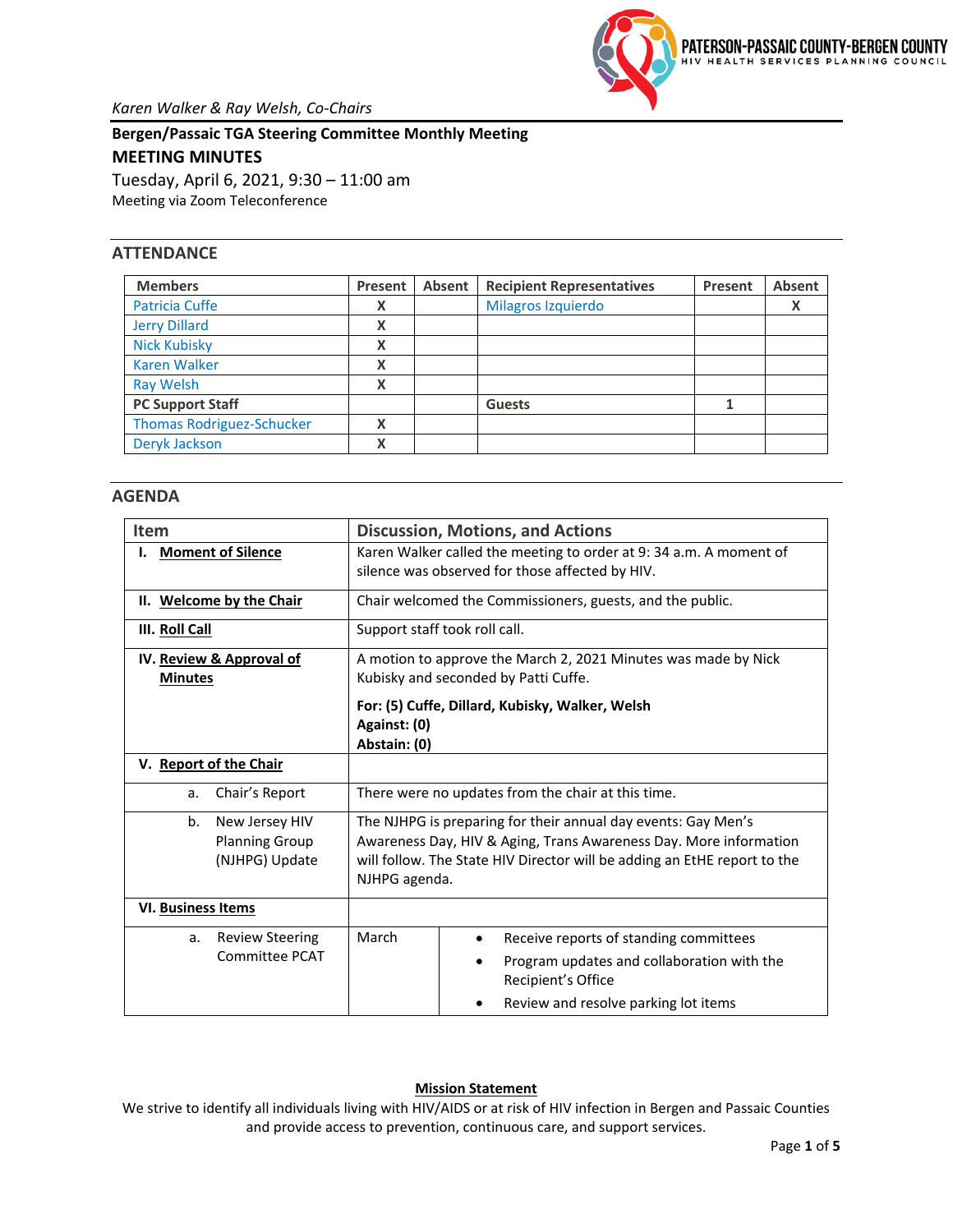

*Karen Walker & Ray Welsh, Co-Chairs*

| Item                                                                               | <b>Discussion, Motions, and Actions</b>                                                                                                                                                                                                                                                                                                                                                                                                                                                                                                                                                                                                                                                                                                                                                                                                                                                                                                                                                                                                                                                                                                                                                                                                                                                                                                                                                                                                                                                                                                                                             |  |  |  |  |  |
|------------------------------------------------------------------------------------|-------------------------------------------------------------------------------------------------------------------------------------------------------------------------------------------------------------------------------------------------------------------------------------------------------------------------------------------------------------------------------------------------------------------------------------------------------------------------------------------------------------------------------------------------------------------------------------------------------------------------------------------------------------------------------------------------------------------------------------------------------------------------------------------------------------------------------------------------------------------------------------------------------------------------------------------------------------------------------------------------------------------------------------------------------------------------------------------------------------------------------------------------------------------------------------------------------------------------------------------------------------------------------------------------------------------------------------------------------------------------------------------------------------------------------------------------------------------------------------------------------------------------------------------------------------------------------------|--|--|--|--|--|
| <b>Review Planning</b><br>b.                                                       | Receive award from HRSA/HAB for grant year.<br>Review and approve final allocations based on<br>actual award amount.<br>Negotiation of PC budget amount with recipient.<br>Design the Assessment of the efficiency of the<br>administrative mechanism (AEAM).<br>The committee reviewed the Planning Council Evaluation Results from                                                                                                                                                                                                                                                                                                                                                                                                                                                                                                                                                                                                                                                                                                                                                                                                                                                                                                                                                                                                                                                                                                                                                                                                                                                |  |  |  |  |  |
| <b>Council Meeting</b><br><b>Evaluation Results</b>                                | the March 2, 2021 meeting. The committee discussed having the links<br>readily available during the PC meeting to gain more participation and<br>feedback.                                                                                                                                                                                                                                                                                                                                                                                                                                                                                                                                                                                                                                                                                                                                                                                                                                                                                                                                                                                                                                                                                                                                                                                                                                                                                                                                                                                                                          |  |  |  |  |  |
| Decide next<br>$\mathsf{C}$ .<br>month's training<br>topic for Planning<br>Council | <b>Cultural Humility</b><br>$\bullet$<br>Ending the HIV Epidemic plan.                                                                                                                                                                                                                                                                                                                                                                                                                                                                                                                                                                                                                                                                                                                                                                                                                                                                                                                                                                                                                                                                                                                                                                                                                                                                                                                                                                                                                                                                                                              |  |  |  |  |  |
| <b>Planning Council</b><br>d.<br>Committee<br>Reports                              | <b>Planning and Development-</b><br>Needs Assessment - The committee reviewed a high-level overview of<br>the Needs Assessment Data that was collected.<br>Medical Care and Case Management were ranked<br>$\circ$<br>highest in keeping consumes virally suppressed<br>13% of participants do not plan on getting the COVID-<br>$\circ$<br>19 vaccine<br>55% know where to go to get the vaccine when<br>O<br>available<br>Food has been reported a hard service to get due to<br>O<br>COVID-19<br>PSRA - The committee is beginning to plan for the 2022-23 PSRA<br>process. It will be virtual, and a two-day process where data packets will<br>be mailed out physically to all the commissioners.<br><b>Community Development-</b><br>Mark Benge Awards - Support Staff sent out the Mark Benge nominations<br>forms to the council. Nominations were reviewed at the Ad Hoc<br>committee meeting on March 23rd.<br>The committee plans to recognize the winners with the write-<br>up that was submitted and presenting them with a<br>downloadable certificate until we are able to meet in person.<br>They will be invited to the PC dinner once we are able to meet<br>back in person.<br>Town Hall Meetings for Input into the PSRA Process - the committee<br>discussed holding a virtual Town Hall meeting for community input into<br>the Planning Process. It will also serve as an educational moment and let<br>members of the community know what Ryan White is and what does it<br>look like in the community and ask consumers<br>What services are you needing? |  |  |  |  |  |

#### **Mission Statement**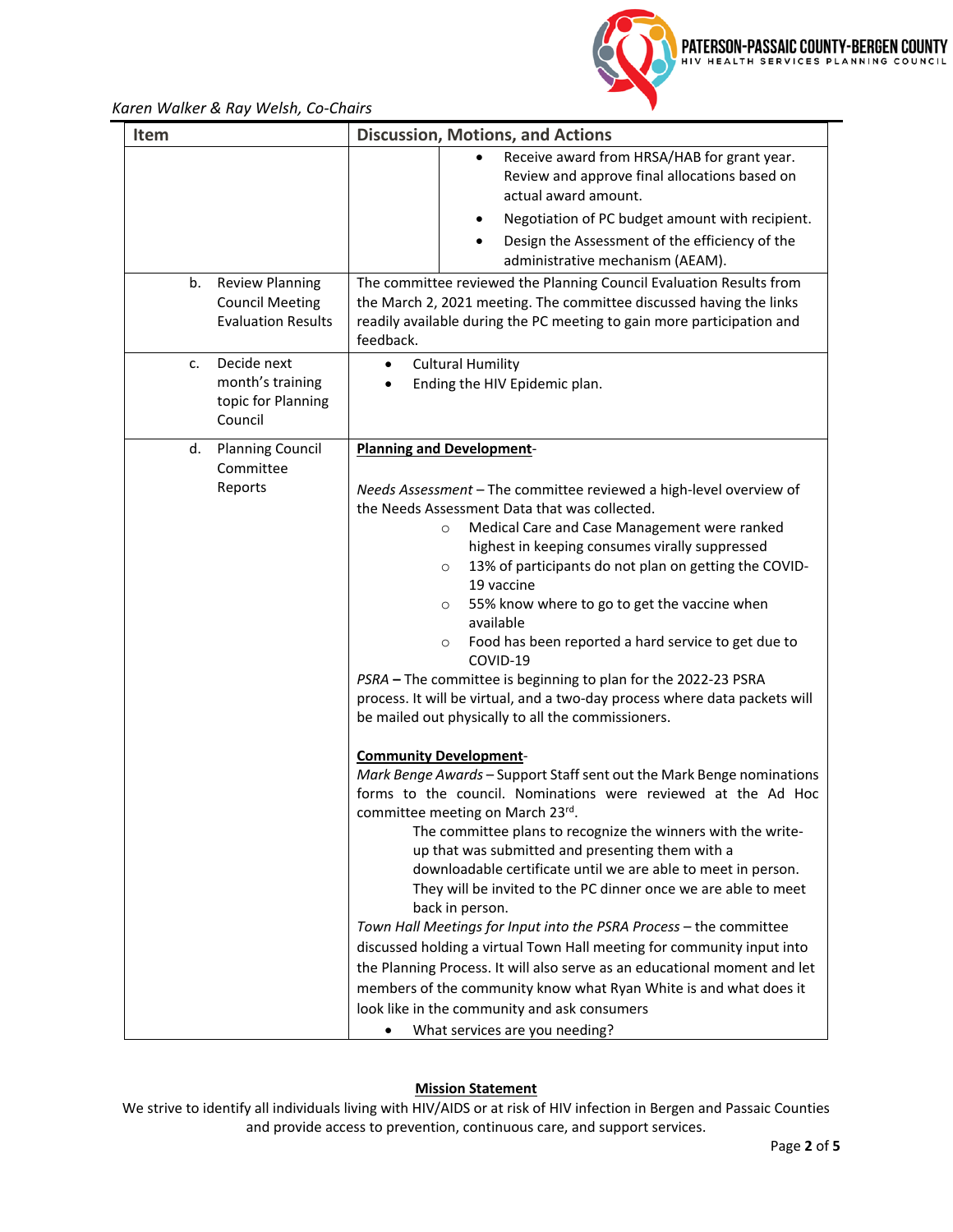

# *Karen Walker & Ray Welsh, Co-Chairs*

| <b>Item</b>                                                                                      | <b>Discussion, Motions, and Actions</b>                                                                                                                                                                                                                                                                                                                                                                                                                                                                                                                                                                                                                                                                                                                            |
|--------------------------------------------------------------------------------------------------|--------------------------------------------------------------------------------------------------------------------------------------------------------------------------------------------------------------------------------------------------------------------------------------------------------------------------------------------------------------------------------------------------------------------------------------------------------------------------------------------------------------------------------------------------------------------------------------------------------------------------------------------------------------------------------------------------------------------------------------------------------------------|
|                                                                                                  | What is not working (service-wise)?<br>Tell us your concerns.<br>$\bullet$<br>The committee will work with the recipient's office to get each<br>organization to possibly submit 2-3 slides about their agency on<br>what services they provide and how to contact them.                                                                                                                                                                                                                                                                                                                                                                                                                                                                                           |
| <b>Recipient Updates</b><br>е.                                                                   | The recipient has received the final award from the HRSA office. There<br>was an overall reduction in funding due to the decline of HIV/AIDS<br>incidence and prevalence in the TGA.                                                                                                                                                                                                                                                                                                                                                                                                                                                                                                                                                                               |
|                                                                                                  | The recipient also stressed that agencies have not been invoicing on<br>time which is creating a barrier in getting accurate expenditure rates in<br>the TGA. She will be working with her staff and the agencies to ensure<br>those expenses get in and are accounted for.                                                                                                                                                                                                                                                                                                                                                                                                                                                                                        |
| VII. Parking Lot Items/<br><b>Unfinished Business</b>                                            | Internet Reimbursement Policy - Support Staff presented the<br>$\bullet$<br>final version of the Internet Reimbursement Policy. A motion<br>from the CDC committee was brought to accept the Internet<br>Reimbursement Policy.<br>VOTE: All in favor.<br>Mark Benge Awards - The committee moved forward with the<br>$\bullet$<br>nominations of the Mark Benge Award recipients. They will be<br>notified prior to the meeting.<br>Review Scope of Work & Planning Council Activity Timeline -<br>٠<br>this item will be reviewed at the next meeting after the<br>recipient is done with contracts.<br>Receive award from HRSA/HAB for grant year - this item will be<br>$\bullet$<br>reviewed at the next meeting after the recipient is done with<br>contracts |
| <b>VIII. New Business</b>                                                                        |                                                                                                                                                                                                                                                                                                                                                                                                                                                                                                                                                                                                                                                                                                                                                                    |
| Design the<br>a.<br>Assessment of the<br>efficiency of the<br>administrative<br>mechanism (AAM). | The committee discussed the design of the AEAM. This year the<br>committee will incorporate questions for Planning Council members to<br>answer regarding the recipient and the planning process.                                                                                                                                                                                                                                                                                                                                                                                                                                                                                                                                                                  |
| Review of the MOU<br>b.                                                                          | The committee reviewed the updated MOU. There were only minor<br>changes, more specifically surrounding the contact and co-chair<br>information.<br>A motion to approve the updated MOU was made by Jerry Dillard and                                                                                                                                                                                                                                                                                                                                                                                                                                                                                                                                              |
|                                                                                                  | seconded by Ray Welsh.<br>VOTE: All in favor.                                                                                                                                                                                                                                                                                                                                                                                                                                                                                                                                                                                                                                                                                                                      |
| IX. Next Steering Committee<br><b>Meeting</b>                                                    | May 4 <sup>th</sup> , 2021<br>٠<br>June 1st, 2021                                                                                                                                                                                                                                                                                                                                                                                                                                                                                                                                                                                                                                                                                                                  |

# **Mission Statement**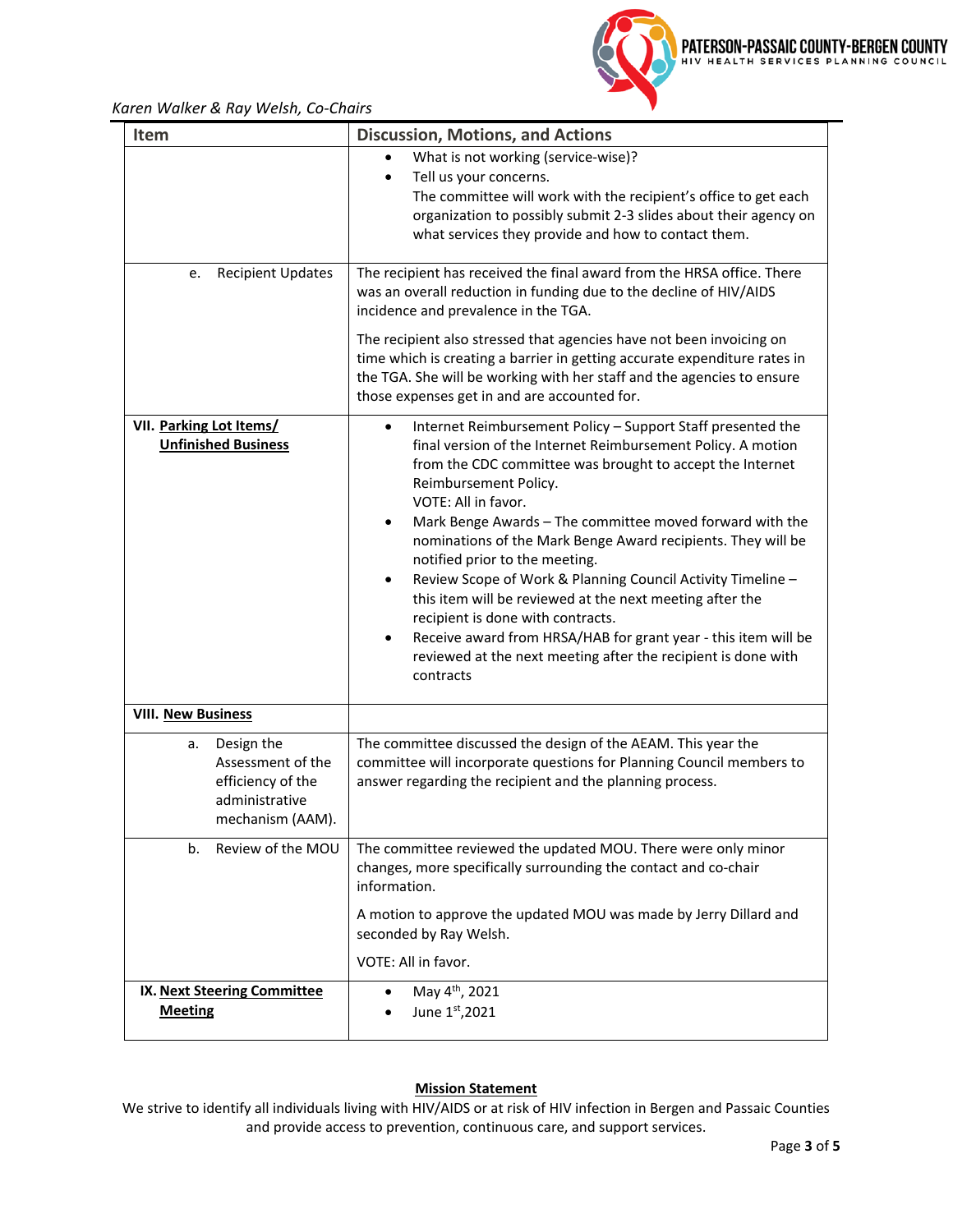

# *Karen Walker & Ray Welsh, Co-Chairs*

| <b>Item</b>      | <b>Discussion, Motions, and Actions</b>                                 |  |  |  |  |
|------------------|-------------------------------------------------------------------------|--|--|--|--|
| X. Announcements | The Steering committee is down to 5 members, and it should be at 7.     |  |  |  |  |
|                  | The committee will continue to discuss who will fill those spots on the |  |  |  |  |
|                  | committee.                                                              |  |  |  |  |
| XI. Adjournment  | The meeting was adjourned at 11:10 am.                                  |  |  |  |  |

**Mission Statement**